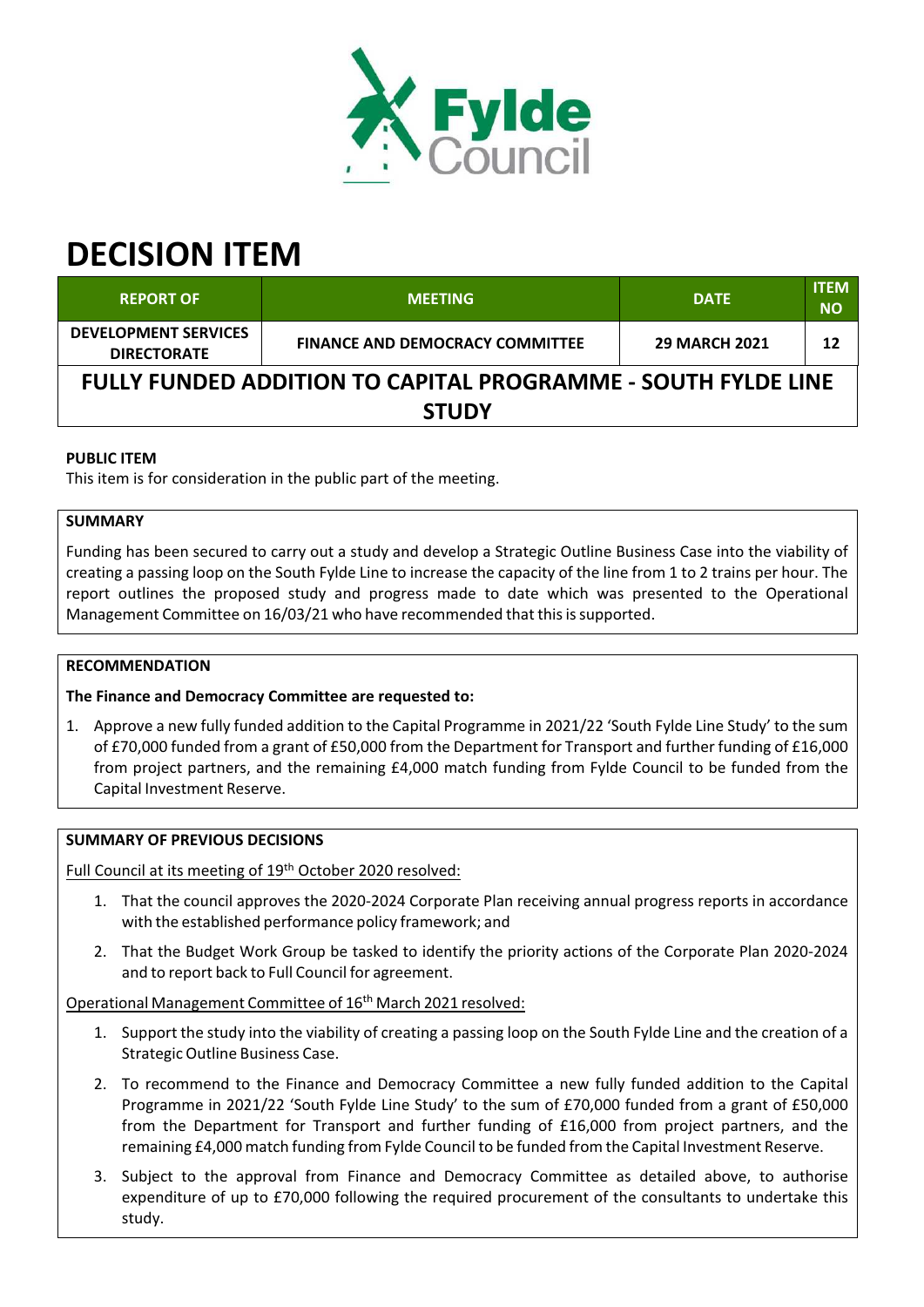| <b>CORPORATE PRIORITIES</b>                                |  |  |
|------------------------------------------------------------|--|--|
| Economy – To create a vibrant and healthy economy          |  |  |
| Environment - To deliver services customers expect         |  |  |
| Efficiency $-$ By spending money in the most efficient way |  |  |
| Tourism – To create a great place to live and visit        |  |  |

## **REPORT**

- 1. Within the Corporate Plan 2020‐2024 one of the actions under the economy section isto 'Work in collaboration with partners to deliver 'a passing loop on the South Fylde railway line.'
- 2. Prior to the Beeching Review of railway lines in the 1960s the South Fylde line was double-tracked enabling trains to pass each other along the line. Following the review the line from Blackpool South Station to Kirkham and Wesham Station was reduced to a single track resulting in a maximum of one train per hour being able to use the line, limiting the potential capacity of the train services and restricting growth. When there are delays on the line services are unable to catch up resulting in poor service performance and an increased likelihood of cancellations.
- 3. In early 2020 the Department for Transport (DfT) announced the Restoring Your Railway/Beeching Reversal ideasfund. The fund was established to looking at the viability ofrestoring lostrailway linesto communities. DfT would fund 75% of costs, up to £50,000, of successful proposals to help fund transport and economic studies and create a business case. Future funding to develop projects would be subject to agreement of the business case. The Strategic Outline Business Case (SOBC) that would need to be produced would be the equivalent of a lengineer.co.uk/grip‐governance‐for‐railway‐investment‐projects‐process‐explained/" Governance for Railway Investment Projects(GRIP) 3 study.
- 4. In the first round of funding a study to review the Fleetwood to Poulton line was successful in obtaining funding. This study is ongoing, due for completion in April 2021.
- 5. The fund required a Member of Parliament to sponsor the project and a group, such as a Local Authority, to act as a lead promotor. For the second round of funding Mark Menzies MP and Scott Benton MP submitted a joint bid to progressthe idea of providing a passing loop on the South Fylde Railway Line to enable the capacity of the line to increase from one to two trains an hour. Fylde Council's Chief Executive was named asthe Lead Promotor for the scheme meaning that Fylde Council will be responsible for financial management and overall oversight of the project. The application wassuccessful and announced at the end of 2020.
- 6. A Project Working Group has been established to provide advice and assistance and oversee the progress of this study and the development of the SOBC and ensure it is produced by November 2021. The group includes representatives of the two MPs, Department for Transport, Network Rail, Northern Rail, Community Rail Lancashire, Blackpool Council and Lancashire County Council. A monthly update report is provided to DfT to update the Secretary of State for Transport on progress. This report is also shared with the Chair and Vice Chair of the Operational Management Committee.
- 7. The Project Working Group have concluded that the best way to proceed is to procure the services of two consultants. One would look at the capacity of the network to see whether 2 trains an hour could operate. A second consultant would gather a variety of evidence to support the proposals, carry out an assessment of alternative transport options, carry out stakeholder engagement, assess costs of implementing a scheme, carry out a cost benefit analysis and produce the SOBC.
- 8. Network Rail are best placed to carry out a capacity study of the line to assess whether it would be viable to operate 2 trains per hour within the wider timetable and that platform space can be provided at the already congested Preston Station, taking into account other potential changes to train services in the future. Network rail are currently developing a remit for this study and will provide a cost for this work. It is proposed that, assuming the quote provided is considered by the Project Working Group to be reasonable, the work will be direct awarded to Network Rail. Within Fylde Council's procurement rules, where engaging consultants for